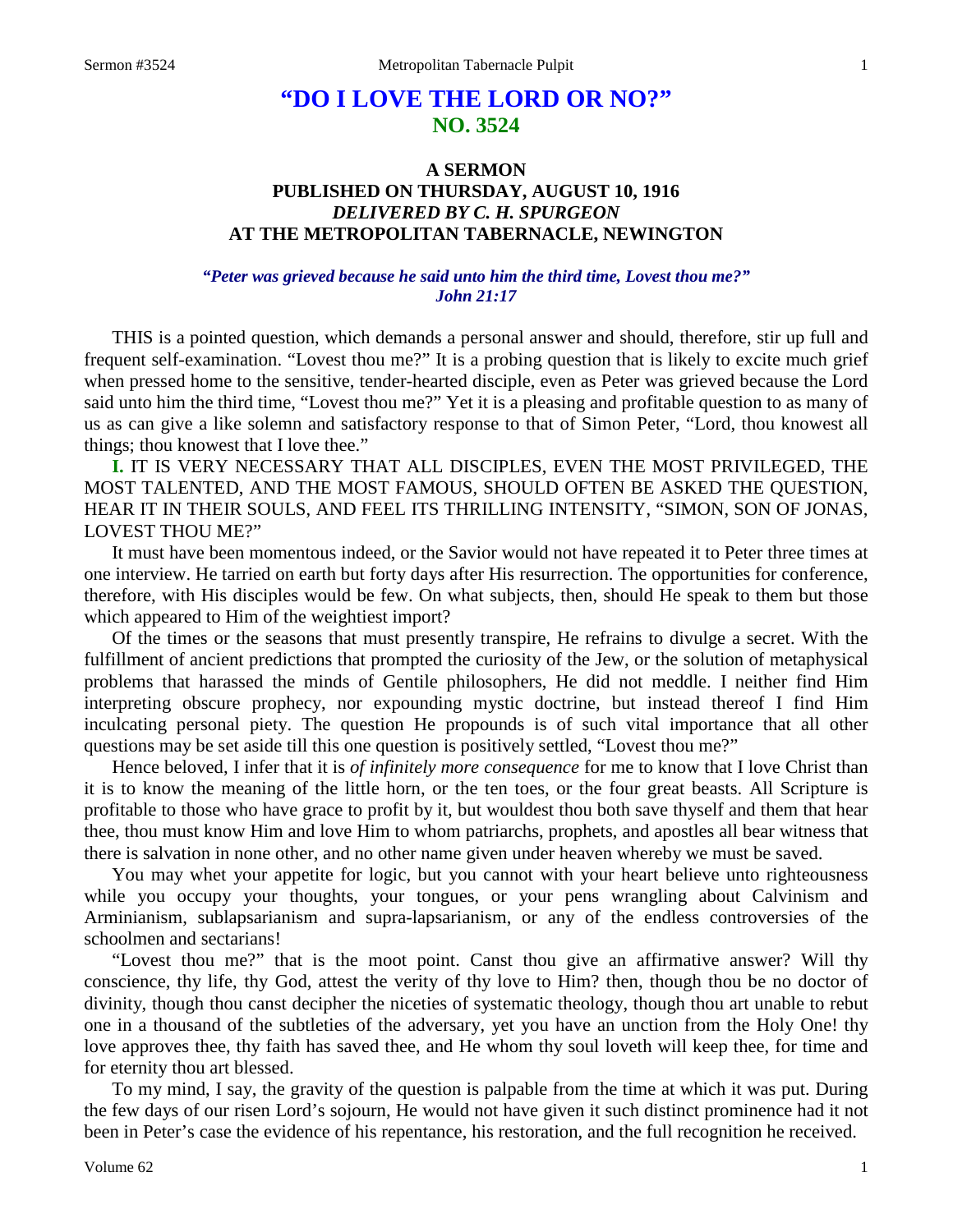But, brethren, what question can more *closely appeal to ourselves,* to each one of us? Love is one of the most vital of the Christian graces. If faith be the eye of the soul, without which we cannot see our Lord savingly, surely love is the very heart of the soul, and there is no spiritual life if love be absent. I will not say that love is the first grace, for faith first discovers that Christ loves us, and then we love Him because He first loved us. Love may be second in order, but it is not second in importance. I may say of faith and love, that these are like two roes that are twins, or rather of faith, and hope, and love, that these are three divine sisters, who mutually support one another, the health of one betokening the vigor of all, or the decline in one the weakness of all.

"Lovest thou me?" Why, the question means, Are you a Christian? Are you a disciple? Are you saved? For if any man love wife, or child, or house more than Christ, he is not worthy of Him. Christ must have from every one of His disciples, the heart's warmest affection, and where that is not freely accorded, depend upon it, there is no true faith, and consequently no salvation, no spiritual life. On thine answer to that question hangs your present state.

Dost thou love Jesus? If the verdict be "No," then thou art still in the gall of bitterness and the bonds of iniquity. But if the truthful answer of thy soul be, "Thou knowest all things; thou knowest that I love thee," then, weak as thou art, thou art a saved soul, and with all thy mourning and trembling, your doubts and misgivings, the Spirit of God bears witness with your spirit that thou art born from above. The sincerity of your love to Christ shows more plainly than aught beside the verity of your relation to Him.

Oh! what *searching of heart* this question demands! Do not flatter yourselves with any false confidence. Many persons have been deceived upon this matter. Alas! they are partial judges, who sit in judgment of themselves, for every defect they have an excuse, they find mitigating circumstances to palliate their basest crimes. No marvel to me, but infinite pity for them that they choose their own delusions and become the dupes of their own infatuation. Their feelings, enhanced by the music of a hymn, or impassioned by the fervor of a sermon, they mistake for an inspiration of faith and love, and when the emotions pass off, as they quickly do, they grow loud in their professions. At first their own hearts were deceived, at length they practice deception on others.

O ye church members! I beseech you, do not conclude that you are members of the invisible church because you are members of the visible church. Though your names may be inscribed on the roll of the faithful here, do not be too sure that they are written in the Lamb's Book of Life. Never take your position before God for granted. Do not shrink from a rigid scrutiny as those who never dare ask the question, do not disparage self-examination like those who affect to think it is the devil who sets them to the task when he would beset them with legal terrors. Believe me, Satan is too fond of lulling you into presumption to aid or abet in awakening you to make sure of your condition.

There is a gross infatuation which is the counterfeit of faith in God. Its credulous victims believe a lie, and they fondly cling to it like limpets to a rock. But sound believers are not afraid of vigilant selfexamination, they are prepared to endure an even more severe test, they say, "Search me, O God, and try me." It is your hollow dissemblers who resent all questionings and take umbrage at any suspicions.

The man who knows that he has pure gold to sell is not afraid of the aquafortis with which the goldsmith tests it, nor even of the crucible into which he may cast it. Not so the impostor who hawks a baser metal, he entreats you to be satisfied with his warranty, though it is as worthless as his wares, search yourselves, examine yourselves, whether you are in the faith, prove yourselves, know ye not that Jesus Christ is in you, except ye be reprobates?" By yonder wreck, cast away upon the rocks of presumption, by the cries of souls who, concerning faith, have made shipwreck, while they dreamed they were sailing gloriously into harbor—I beseech you make sure work for eternity, and take care that your answer to the question, "Lovest thou me," is well weighed, truthful, and sincere, lest you should split on the same reefs and be lost, forever lost!

And dear friends, I am sure the more closely we examine ourselves, the more *need for selfexamination* we shall discover. Can you not recollect much in the tone of your thoughts and the temper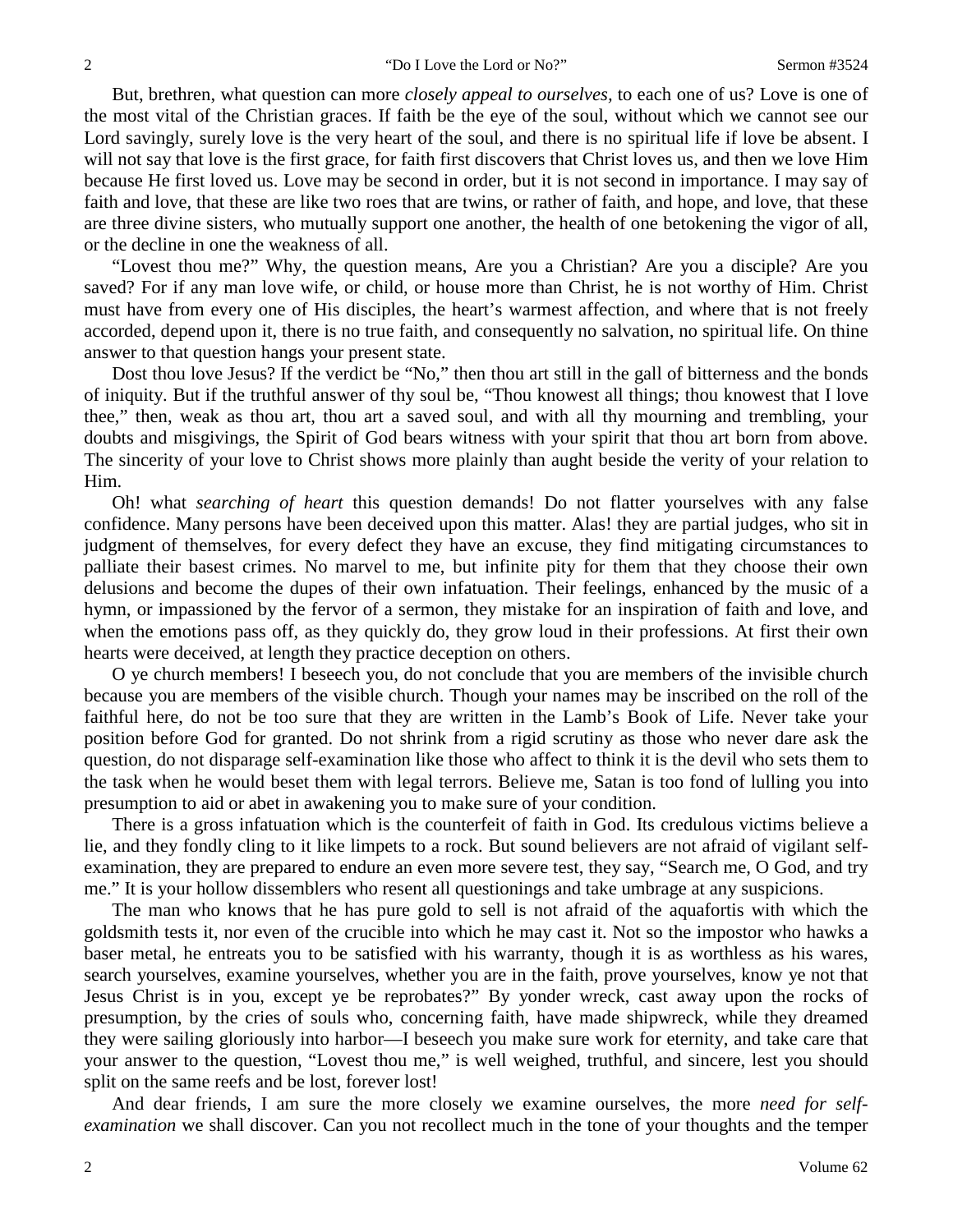of your actions that might well lead you to suspect that you do not love Christ? If this be not so with all of you, I know it is so with me. Mournfully must I confess that when I look back upon my past service for my Master, I could wish to blot it out with tears of penitent compunction, so far as my share in it has been concerned. Wherein He hath used me let Him have all the glory, for to Him it belongs. His be the praise. For me there remains shame and confusion of face, because of the coldness of my heart, the feebleness of my faith, the presumption with which I have trusted to my own understanding, and the resistance I have offered to the motions of the Holy Spirit.

Alas for the carnality of our minds, the worldliness of our projects, and our forgetfulness of God in times of ease. It is strange to me if we have not all cause to mourn over delinquencies like these. And if it be so with those of us who still can honestly say that we know we love our Lord, what scruples, what perilous scruples might some of you entertain whose conduct, character, and the tenor of your lives may well raise a graver question! You imagine that you love Christ. Have you fed His lambs? Have you fed His sheep? Have you given that proof which our Savior imperatively requires of you? What are you doing for Him now? It is poor love that spends itself in professions and never comes to any practical result. Let this inquiry, then, pass round—

## *"What have I done for Him who died To save my precious soul?"*

Alas! then, if instead of having, like the beloved Persis, labored much in the Lord (Rom 16:12), might we not, some of us, suspect ourselves of having so acted as rather to dishonor His name? Are you not tenderly conscious that Christian people full often lend their sanction, by a loose conversation and lax habits, to the sins which the world has allowed and applauded? Jerusalem becomes a comforter to Sodom when those who call themselves people of God conform to the usages of society, and of such society as is corrupt to the core. They say, "Ah! you see, there is no harm in it, for the saints themselves indulge in it. They are of the same mind as we are, they make a great pretence, but to no great purpose, for they do as we do."

God forgive us if we have opened the mouths of the Lord's enemies after this fashion. Surely such failures and such offenses make it necessary for us to ask whether we love the Lord or not. And though we may hesitate to answer the question, it is well to raise it, lest, closing our eyes in carnal security, we should go on to destruction. Let us put the question to ourselves again, and again, and again, for the question will not mar our faith, nor even mar our comfort, so long as we are able to fall back upon Peter's reply, "Lord, thou knowest all things; thou knowest that I love thee."

And now, presuming that we are, all of us, convinced that the question is expedient and becoming, let me remark that—

**II.** IT IS A QUESTION WHICH, WHEN RAISED, OFTEN CAUSES GRIEF.

Peter was "grieved," but the Lord Jesus Christ never grieved one of His disciples heedlessly. *This goes again to prove the need of the question*. He was rather for comforting, cheering, and blessing them. He inflicted no needless pain. He shielded them from bootless anxiety. Yet Peter was grieved. Now why should you and I be grieved when the inquiry turns upon our sincerity? You know that if we do not canvass the matter ourselves, our foes will be prompt enough to suspect us, especially if we are in a public position. The clearer your character, the keener the assault.

Satan—and he is the accuser of the brethren—said, "Doth Job serve God for nought? Hast thou not set a hedge about him?" The devil's taunting question has become a proverb with the profane. What worse can they say of the Christian minister than this, "Is he zealous for nought? Has he not a motive? Is there not selfishness in the background?" Base insinuations will, I suppose, be freely uttered about you whatever may be your position in the world. Of the tradesman who fears the Lord, they will say, "Of course, he makes it pay." As for the merchant who consecrates his wealth for the love of Christ, they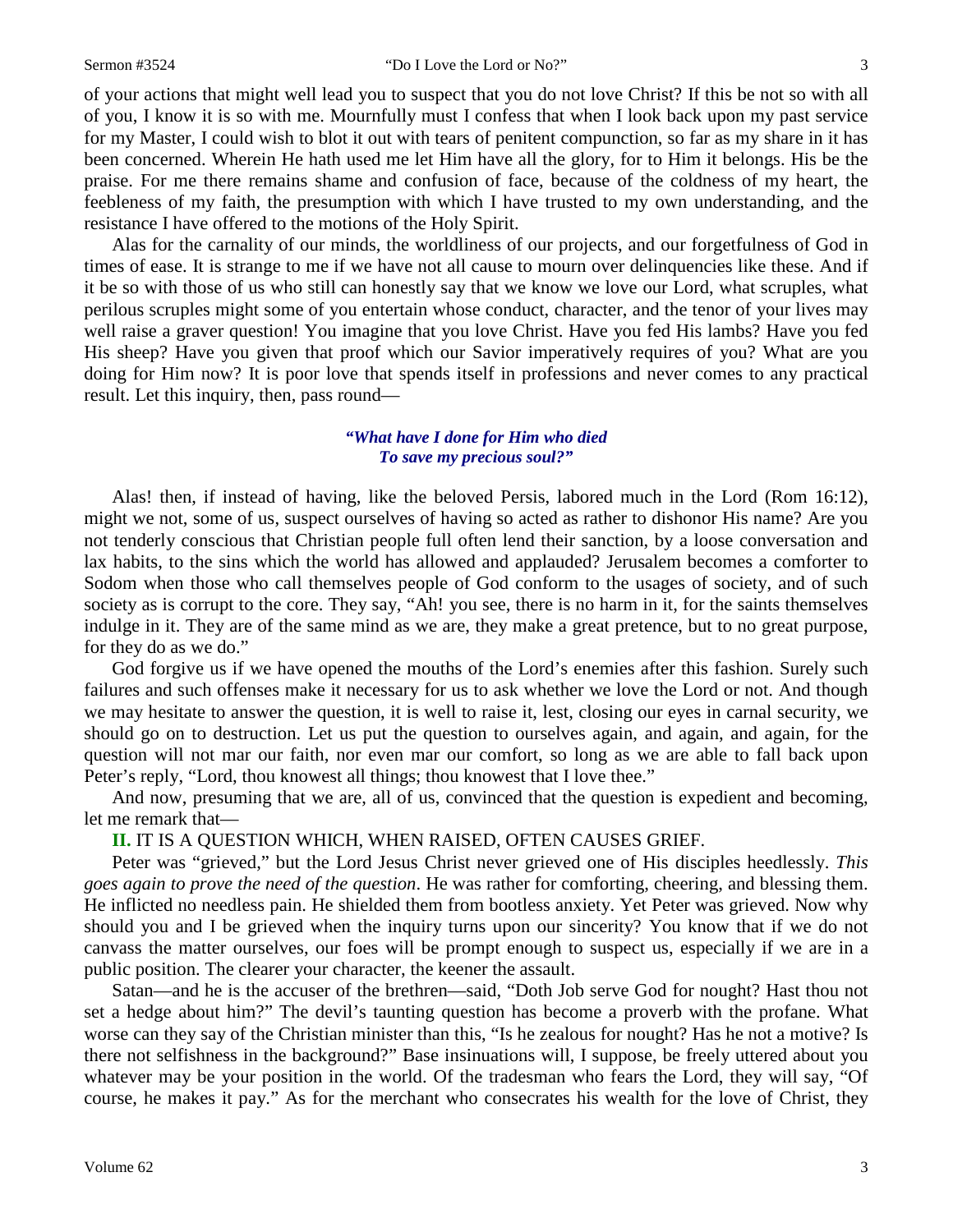ask, "Do not you see that he is seeking notoriety? Is it not a cheap way of getting up a name?" We are sure to have the question raised. Sometimes it sorely grieves us because of our pride.

*We do not like to have our feelings chafed* in such a manner. I cannot help thinking there was some sin in Peter's grief. He was grieved as one who felt himself aggrieved—"Is it not too bad to ask me three times! Why should the Lord thus distress me? Surely the blessed Master might have put more confidence in me than to press a question which stings like a reproach." Yet what a poor simpleton he was to think so. How much harm comes from answering in a hurry. When our profession is canvassed, we ought not to be angry. Did we know our own hearts, we should keenly feel the accusations it would be reasonable to lay against us, and the poor defense that conscience could make.

When my enemies are finding fault with me, and forging lies to injure me, I sometimes think to myself that though I can exonerate myself from their charges, there are other faults of which they are not cognizant that humble me before God beyond their utmost surmise. Their conspiracies cannot explore the secret of my confessions when I lay the imaginations of my heart before Him against whom only I have sinned. How dare we whisper into the ears of our fellow men the wish, the whim the like, or the hate that haunts one's breast, or aught of the multitude of vanities that float along the rapid current of one's mind? What would they think of us who do not know how rightly to think of themselves?

Surely *pride is put out of countenance,* for the worst opinions our enemies can form of us are probably as good as we dare to entertain of ourselves, taking the evil of our hearts into consideration. The heart is a very sink of evil, if we have not perceived it, we have yet to discover it. The voice Ezekiel heard speaks to us, "Son of man, I show thee greater abominations than these." Little charm ye can find, because little cheer ye can get out of these sermons which wither your vain conceit. But they are not the less profitable. You prefer the small still voice of a kindly promise, or the rich tones of a glorious prophecy, and then you congratulate yourselves upon the happy Sabbath you have spent.

I am not quite so sure that your emotions are the truest test of your interests. Is that always the most wholesome food your children get which has most sugar in it? Do they never get surfeited with luxury till they need medicine? Is comfort always the choicest blessing we can crave? Alas! we form so high an estimate of our estate, that to question whether we love the Lord Jesus Christ or not, lowers our dignity, annoys, vexes, and sadly grieves us.

Not that pride is the only incentive. *Shame crouches full often in the same obscure corner* where pride nestles. Both alike are disturbed by a gleam of daylight. Peter must have felt, when he heard the question for the third time, "Lovest thou me?" as if he could hear the cock grow again. He recollected the scene and circumstance of the dark betrayal hour. Does not the Lord remember my fear and my cowardice, the falsehood I told, the cursing and swearing I gave way to, and the paltry excuse that edged me on when the taunt of a poor silly maid was too much for an apostle? Ah! she annoyed me, she irritated me, I was conquered. I became a traitor, a blasphemer, almost an apostate. The tears, the bitter tears he wept on the morning of the crucifixion when Jesus looked upon him, welled up again from his heart into his eyes as the risen Lord looked into his face and made him conscious how richly he deserved to be asked the question, "Lovest thou me?"

Yes, and like bitter memories may cover some of us with shame. Bitter as gall must the recollections be to some of you who have so backslidden as to publicly dishonor Christ. I do not want to say an unkind thing to you, but it is good sometimes to keep a wound open. The Bible tells of some sins God has freely forgiven and yet fully recorded. It is no marvel if we cannot forgive ourselves for having in any way brought dishonor and reproach upon the cross of Christ. The grief is healthy. We sing—

> *"What anguish does that question stir, 'If ye will also go'?"*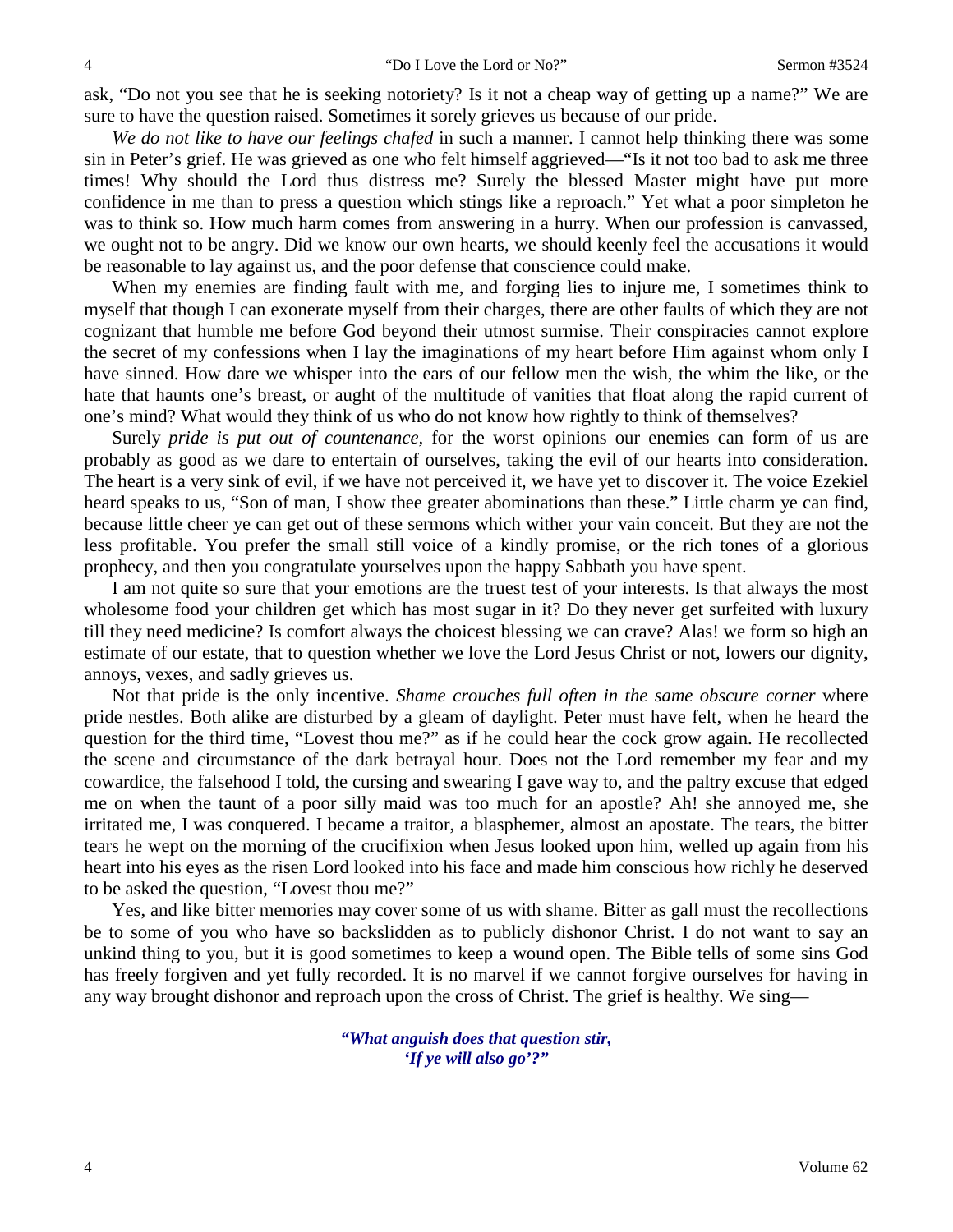But what deeper anguish may that other question stir, "Lovest thou me?" Our cheeks may well mantle with a crimson blush when we remember what grave cause for suspicion we have given to our Lord.

Not that wounded pride and conscious shame are the only sensations. *Peradventure fear distressed him*. Peter may have thought to himself, Why does my Lord ask me three times? It may be I am deluded, and that I do not love Him. Before his fall he would have said, "Lord, Thou knowest that I love Thee, how canst Thou ask me? Have I not proved it? Did I not step down into the sea at Thy beck and call? I will go through fire and water for Thee."

But Simon, son of Jonas, had learned to be more sober and less loud in his protests. He had been tried, he had attempted to stand alone, and he had proved his palpable weakness. He looks dubious, he seems hesitant, he feels scrupulous. He is alive to the fact that the Lord knows him better than he knows himself. Hence the diffidence with which he asserts his confidence—"Thou knowest all things; thou knowest that I do love thee."

A burned child is afraid of fire, and a scalded child shudders at hot water. So a precocious Peter feels the peril of presumption. His timidity troubles him. He hesitates to give his word of honor. Distrust of self distresses him. He dreams his former downfall o'er and o'er again. The hypocrisy of his own heart horrifies him. What can he say? He answers the accuser, or rather he appeals to the appellant, "Thou knowest all things; thou knowest that I love thee." His previous guilt causes his present grief.

Should like horrors haunt you, friends, give no place to grievous misgivings. Do not encourage them. Hie away to the cross, behold the thorny crown. Fly at once, poor guilty sinner, to the great atonement which was made by the Lord upon the tree, and let that fear be ended once for all.

Not that it was all pride, or all shame, or all fear—I think *there was also love* in it*.* Peter *did* love his Master, and therefore, he did not like to have a doubt or a dark suspicion cast on his sincerity. Love is a very jealous emotion, and keenly sensitive when questioned by those on whom it intensely dotes. "Why," Peter seems to say, "my Lord and Master, what would I not do for Thee? Though I was so false, and so faithless in that hour of trial, yet I know that I am true in the very bottom of my heart. My fall has not been a total one, nor a final one. There is in my soul, my Lord, a true, deep, and honest love to Thee, I know there is." He could not bear to have that love questioned.

What would the wife say if her husband should ask, "Lovest thou me?" and if, after she had given a fond assurance of affection, he should repeat the question solemnly, and with an earnest and a penetrating look, especially if she had done much to grieve him, and to make him suspect her? Oh! I can understand how her love at last would make her heart feel as if it must burst. With what earnestness she would exclaim, "Oh! my husband. If you could see my heart, you would see your name written there." It is hard, even in the conjugal relationship, to have a suspicion cast upon your affection.

Because of the tenacity of his love, Peter was grieved. Had he not loved Christ so ardently he would not have felt the grief so acutely. Had he been a hypocrite he might have fired with anger, but he would not have grieved after this fashion. I tell some of our dear young people who get into trouble, and say they are afraid that they are hypocrites, that I never yet knew a hypocrite who said he was afraid he was one, and those who say that they are afraid they do not love Jesus, and are timid and trembling—though I do not commend them for their trembling, yet I have a much better hope of some of them than I have of others who are loud in their protests and vehement in asserting, "Though all men forsake thee, yet will not I."

One is comforted to hear the confidence with which some of our young brethren can speak. Their warm expressions of love refresh us. Yet we cannot help feeling that they have got to be tried. Perhaps they will not be less confident in Christ when trial comes. They may be less confident in themselves, and it is just possible that, though their voices may be quite as sweet, they will yet not be quite so loud. Years of trial and temptation, and especially any experience of backsliding, will pluck some of the feathers out of us, and make us feel humble before the Lord. This grief of Peter, what a complex passion it was!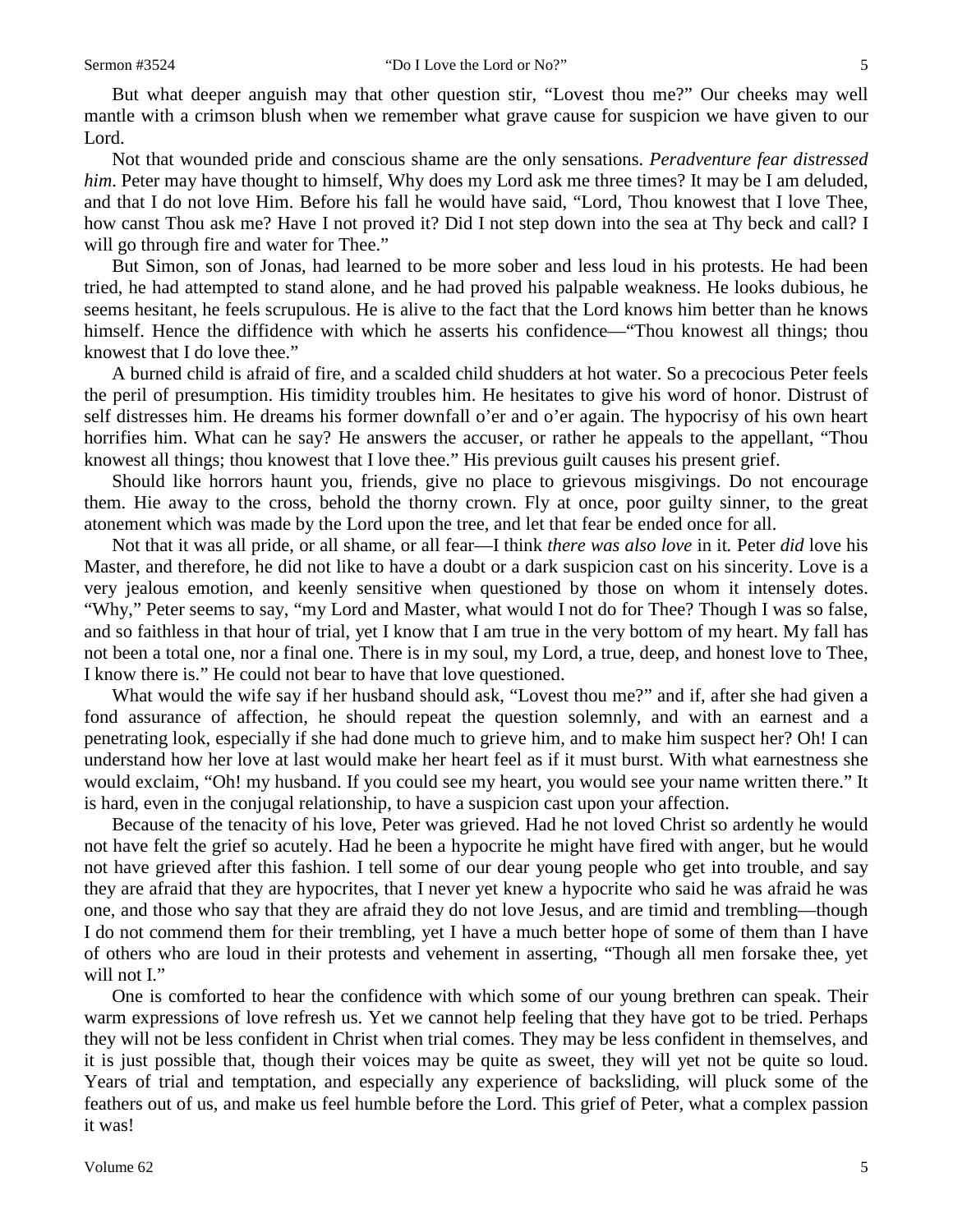**III.** BUT IF IT HAS GRIEVED US TO HEAR THIS QUESTION, IT WILL BE VERY SWEET IF WE CAN TRULY GIVE THE ANSWER, "THOU KNOWEST ALL THINGS; THOU KNOWEST THAT I LOVE THEE."

Surely the preacher need not say any more if the hearers would just say what is in their own hearts. Let the question go round. With all your imperfections and infirmities, your wanderings and backslidings, can you nevertheless declare that you do love the Lord? Can you join in that verse—

> *"Thou know'st I love Thee, dearest Lord; But, oh! I long to soar Far from the sphere of earthly joy, And learn to love Thee more"?*

If you can say that you love Christ from your very heart, how happy you ought to be! That love of yours is only a drop from the fountain of His own everlasting love. It is a proof that He loved you ere ever the earth was. It is also a pledge that He always will love you when the heavens and the earth shall pass away. "I am persuaded that neither death, nor life, nor angels, nor principalities, nor powers nor things present, nor things to come, nor height, nor depth, nor any other creature, shall be able to separate us from the love of God which is in Christ Jesus our Lord."

Jesus' hand is on thee, or else thy heart would not be on Him, and that hand will never relax its grip. He Himself has said it, "I give unto my sheep eternal life, and they shall never perish, neither shall any pluck them out of my hand." Now let your heart say, "What shall I do? What shall I render to Him whom I love?" And the Savior's answer to you will be, "If ye love me, keep my commandments."

You know His "commandments," as to the holiness of your life, the nonconformity of your spirit to the world, your private communion with Him. You know His commandment concerning your profession of your faith by baptism. You know His commandment, "This do ye in remembrance of me," as often as you break bread and take the cup of fellowship. You know His commandment, "Feed my lambs; feed my sheep." Remember this, "If ye love me, keep my commandments."

As for you who do not love my Lord and Master, what can I do but pray for you, that His great love may now overcome your ignorance and aversion—until, having first been loved of Him, you love Him in return. Jesus Christ would have you trust Him. Faith is the first grace you need. Oh! come and depend upon Him who did hang upon the cross. When you rest in Him your soul is saved, and being saved, it shall become your constant joy to love Him who loved you and gave Himself for you. Amen.

#### **EXPOSITION BY C. H. SPURGEON**

#### *JOHN 21*

**Verses 1-3.** *After these things Jesus showed himself again to the disciples at the Sea of Tiberias; and on this wise showed he himself. There were together Simon Peter, and Thomas called Didymus, and Nathanael of Cana in Galilee, and the sons of Zebedee, and two other of his disciples. Simon Peter saith unto them, I go a-fishing. They say to him, We also go with thee.* 

They could not do better. Idleness is the most injurious condition in which a man can be found. A preacher is much better occupied fishing than doing nothing.

**3.** *They went forth, and entered into a ship immediately; and that night they caught nothing.* 

Even apostles may fish and catch nothing. Do not be discouraged, you who, when you are endeavoring to fish for souls, for many a day catch nothing.

**4.** *But when the morning was now come, Jesus stood on the shore: but the disciples knew not that it was Jesus.*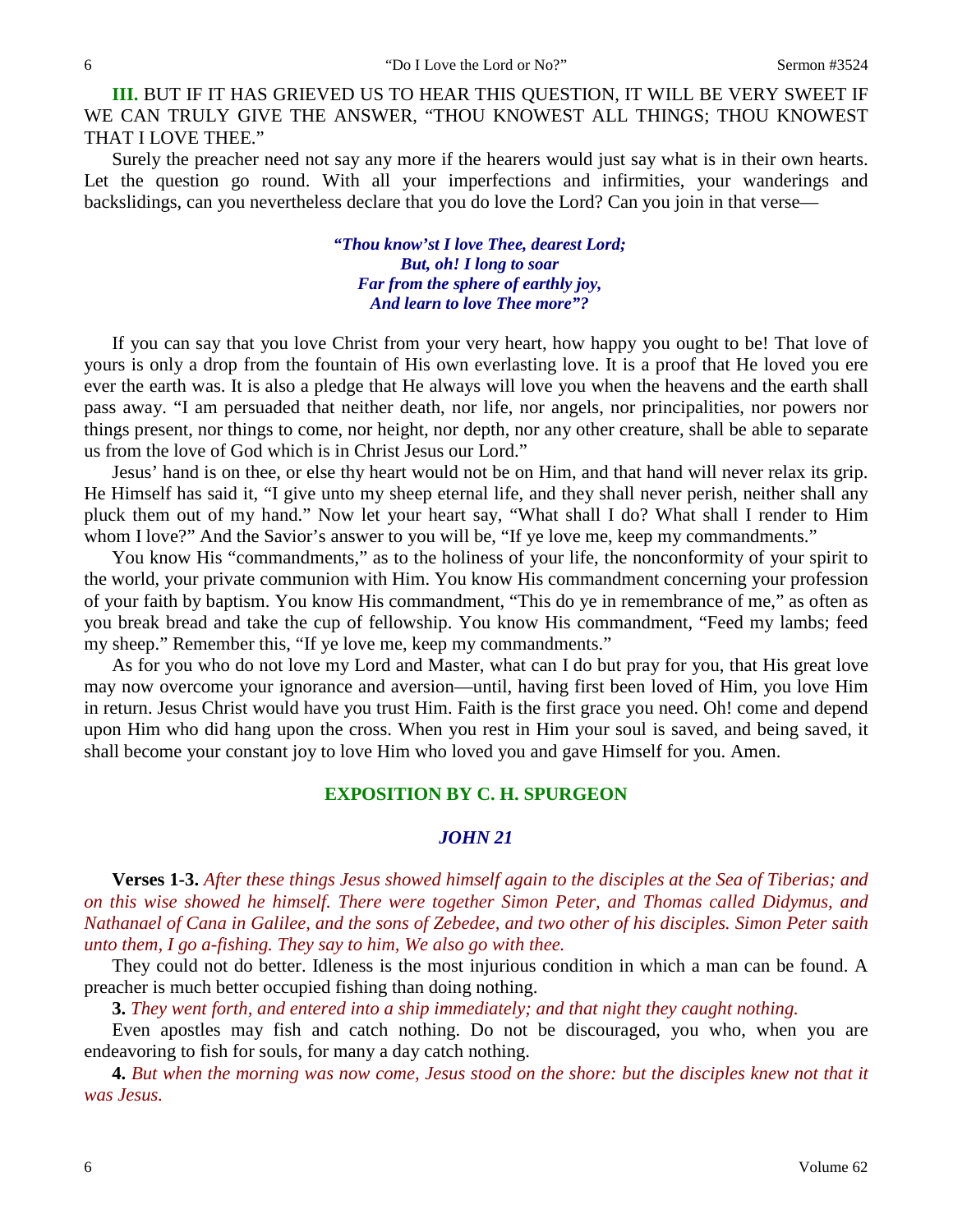Yet He was their old familiar friend. Was it their unbelief? Let us hope not. Was it that a remarkable change had passed over the Master—that, after His resurrection from the dead, there was a glory about Him quite unusual, such as they had never seen before, except when they were with Him on the holy mount? Perhaps so.

**5.** *Then Jesus saith unto them, Children, have ye any meat?* 

Just the kind of language you would expect from Him—to call them children, and to inquire even about their temporal wants. For evermore the Lord had an eye to the temporal condition of the twelve, as well as to their spiritual. "Have ye any meat?"

**5-6.** *They answered him, No. And he said unto them, Cast the net on the right side of the ship, and ye shall find. They cast therefore, and now they were not able to draw it for the multitude of fishes.* 

Christ knows where fishes are. He knows where you are then, my friend, though you do not, perhaps, know where you are yourself. You have got out of your own latitude, mentally and spiritually. You could not describe yourself, but Christ knows every minnow in the brook, and every fish in the lake, and knows where you are. Christ can bring fish where He wants them to be. He brought them into the net. Christ can bring souls into His net tonight. At His will, their will shall sweetly yield itself up, and they shall come into the net.

**7.** *Therefore that disciple whom Jesus loved saith unto Peter, It is the Lord. Now when Simon Peter heard that it was the Lord, he girt his fisher's coat unto him, (for he was naked,)—*

He was in his undress.

**7-8.** *And did cast himself into the sea. And the other disciples came in a little ship; (for they were not far from land, but as it were two hundred cubits,) dragging the net with fishes.* 

It is all very well of Peter to be in such a hurry, but somebody must keep hold of the net. It is not always the most venturesome that is the most practical. We are glad to have some splendidly rash brethren, but we are equally glad that the rest are not quite so rash and are a little more prudent.

**9.** *As soon then as they were come to land, they saw a fire of coals there, and fish laid thereon, and bread.* 

Christ had provided this. We are to catch fish as if we should have nothing to eat if we did not, but yet we are to depend upon Him as if we never caught a fish ourselves. Do everything as if you had to do everything, trust in God as if you had to do nothing. The blending of these two will make a wise believer. "They saw a fire of coals there, and fish laid thereon, and bread."

**10.** *Jesus saith unto them, Bring of the fish which ye have now caught.* 

"I do not need it in order to entertain you, for I have fish here already, still, bring it." Nothing is given in vain, use it.

**11-12.** *Simon Peter went up, and drew the net to land full of great fishes, an hundred and fifty and three: and for all there were so many, yet was not the net broken. And Jesus saith unto them, Come and dine. And none of the disciples durst ask him, Who art thou? knowing that it was the Lord.* 

Inwardly conscious that it was Christ's habit to speak as He had spoken. Nobody could have caught His manner, and besides, what secret instinct enabled them to discern their meek and lowly Lord, even through the glory which surrounded Him?

**13-14.** *Jesus then cometh, and taketh bread, and giveth them, and fish likewise. This is now the third time that Jesus showed himself to his disciples, after that he was risen from the dead.* 

Count the visits of Christ. "This is now the third time." We ought to remember Christ's visits to us so well and so thoroughly that we could tell how many times He has been with us. "This is now the third time."

**15-17.** *So when they had dined, Jesus saith to Simon Peter, Simon, son of Jonas, lovest thou me more than these? He saith unto him, Yea, Lord; thou knowest that I love thee. He saith unto him, Feed my lambs. He saith to him again the second time, Simon, son of Jonas, lovest thou me? He saith unto him, Yea, Lord; thou knowest that I love thee. He saith unto him, feed my sheep. He saith unto him the third time, Simon, son of Jonas, lovest thou me? Peter was grieved because he said unto him the third time,*